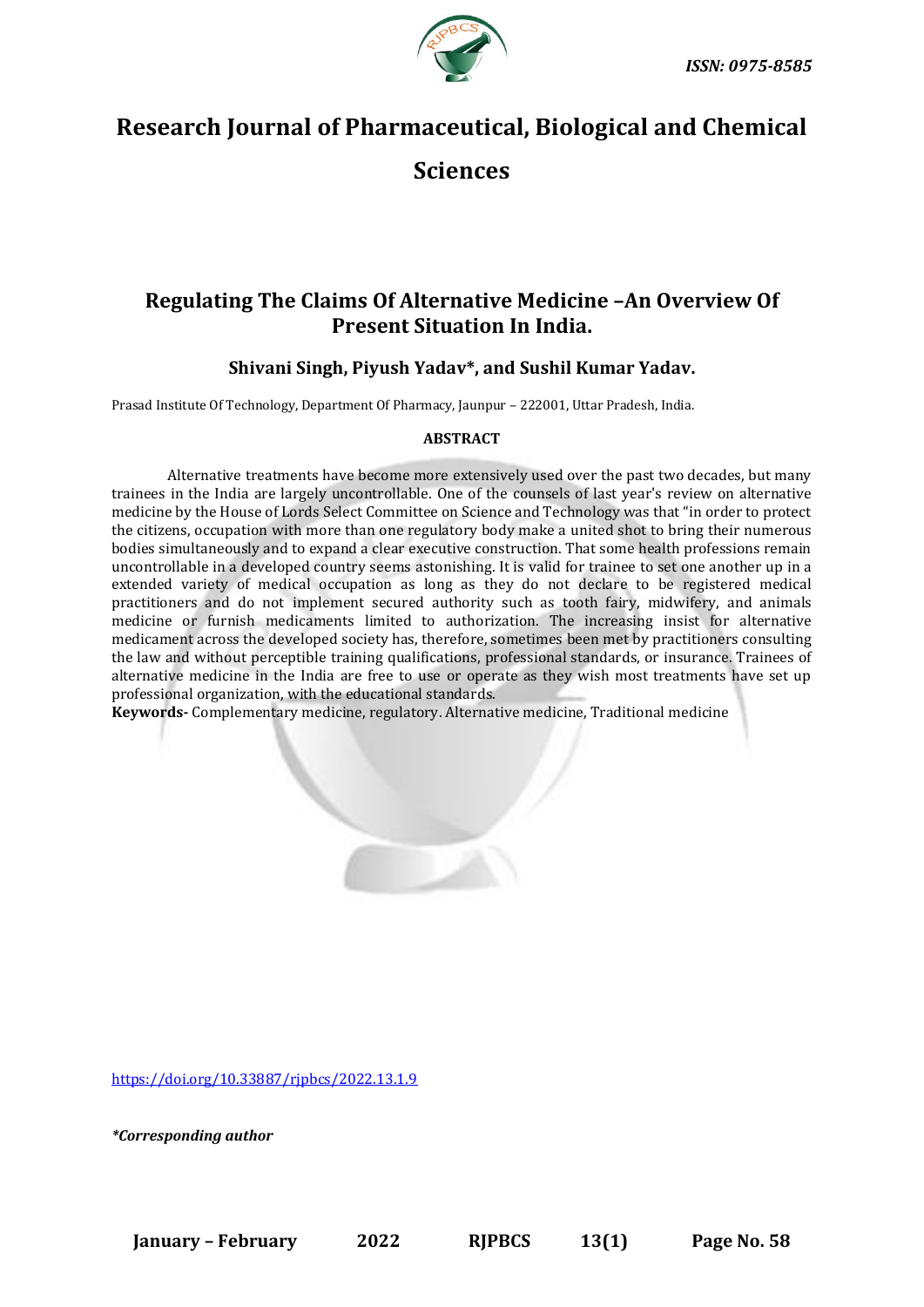

# **INTRODUCTION**

Alternative Medicine is a term that describes medical treatments that are used instead of traditional therapies. Many People also refer to it as "integrative," or "complementary" medicine. Nearly 40% of adults in India use some form of alternative medicine treatments including health supplements.[1] The worldwide approval of health supplements has brought awareness to the existing of both knowledge and a reporting gap for health care professionals with respect to competent to suitably counsel patients about these treatments. A lack of evidence based source about efficacy, safety and drug interchange with alternative treatments, as well as a lack of formal training, is thought to behind this shortage. Although the countrywide government , academia and the private system have begun to offer some support for alternative education, research and combination with conventional medicine , more capability are needed. Professional Standards Alternative that have been Claimed.[2]

**Ayurvedic Treatment-** The Ayurvedic treatment deals with the Doshas which helps in the natural restoring process.

- **Pranayama.** It is main component of Yoga. It deals with the breathing exercise or control of breath.
- **Abhyanga.** Massaging the entire body with warm oil helps in good blood circulation which move out the harmful toxins from the body.
- Rasavana. It helps in maintenance and promotion of health using mantras during meditation combined with certain herbs for rejuvenation.
- **Yoga.** It help in improve digestion and circulation of blood. It controls the persons minds, body and soul.
- **Pancha karma.** It helps in removing toxins from the body by lubricating it. It may cause sweat, bowel movements, and even vomit to cleanse the body of toxin.
- **Herbal medicines.** It deals with the herbs which helps in doshas balance.

**Yoga & Naturopathy-** This is based on the power of nature which have every solutions for our problems including health. There are different treatment and therapies –

Earth- It includes Mud treatments

Water- Widely used as hydrotherapy/water internal& external Therapies Air- It includes Breathing Techniques/Acupuncture Fire: It deals with Heat modalities Ether: Diet/Fasting/Cupping

**Unani treatment-** Unani system of medicine is a great healing art as well as science. It treats a person as a whole not as a group of individual parts. It is aimed at treating body, mind and soul. This system is based on hippocratic theory of four humors viz. blood, phlegm, yellow bile and black bile.

**Siddha medicine-** It is a [traditional medicine](https://en.wikipedia.org/wiki/Traditional_medicine) originating in [South India.](https://en.wikipedia.org/wiki/South_India) It is one of the oldest systems of medicine in India. In rural India, siddhars have learned methods traditionally through [master-disciple](https://en.wikipedia.org/wiki/Traditional_knowledge)  [relationships](https://en.wikipedia.org/wiki/Traditional_knowledge) to become local "healers". Siddhars are among an estimated 400,000 traditional healers practicing medicine in India, comprising some 57% of rural medical care. Siddha practitioners believe that five basic elements– earth, water, fire, air, sky – are in food, ["humours"](https://en.wikipedia.org/wiki/Humorism#Four_humors) of the human body, and [herbal,](https://en.wikipedia.org/wiki/Herbalism) animal or [inorganic](https://en.wikipedia.org/wiki/Inorganic) chemical compounds, such as [sulfur](https://en.wikipedia.org/wiki/Sulfur) and [mercury,](https://en.wikipedia.org/wiki/Mercury_(element)) used as therapies for treating diseases.

**Homeopathy-** It is a medical system based on the belief that the body can cure itself. Those who practice it use tiny amounts of natural substances, like plants and minerals. They believe these stimulate the healing process. It was developed in the late 1700s in Germany. It's common in many European countries, but it's not quite as popular in the United States.

# **National center for Complementary and Alternative Medicine-**

An additional governmental office was founded in 1992 to evaluate and provide much needed scientific data on Alternative Medicine and supplements .The office for Unconventional medical practices,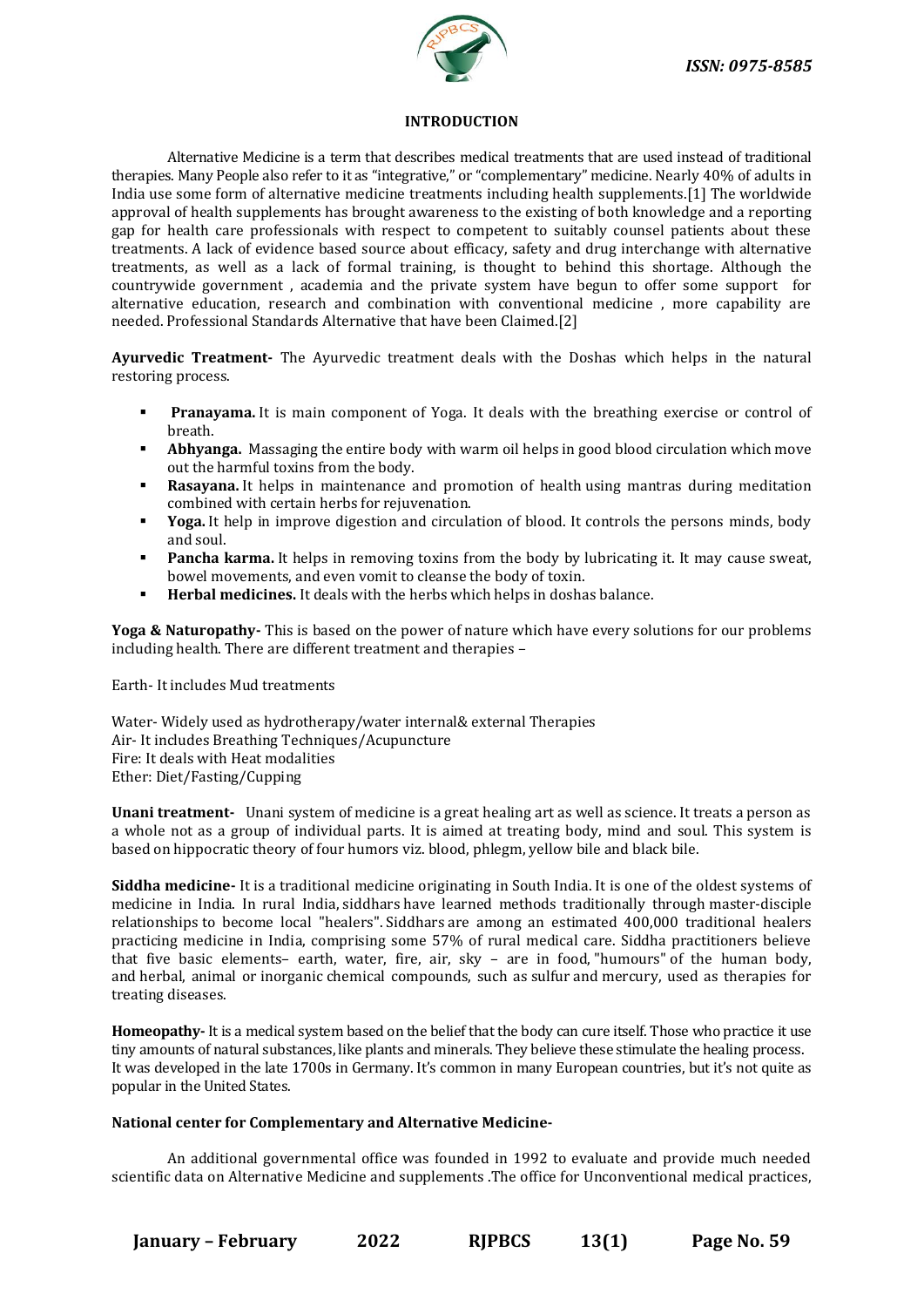

later named the office of Alternative Medicine ,was established by the National Institutes of Health. In 1998,the office of Alternative Medicine was renamed the National Center For Complementary and Alternative Medicine (NCCAM). NCCAM classifies Alternative treatments into five major categories or "domains." These are:

- Biologically-based practices;
- Energy therapies;
- Manipulative and body-based methods;
- Mind-body medicine
- Alternative medical system

NCCAM once had a fifth domain, "Alternative medical systems," but now considers "alternative medical systems" (now known as "whole medical systems") to be a separate category rather than another domain because alternative medical systems use practices from the four domains listed above [3].

# **Regulating Claims**

Based on the theories that contradict the science of how the human body works and supernatural or superstitious to explain their effect. It fails to follow proper research protocols I e; providing invalid results. The alternative Medicine practice forms a belief that it should be effective or the condition resolving on its own ( the natural course of the disease).For the disease which are not expected to get better from themselves (cancer, HIV etc) many studies shown significantly wore outcomes if patients taken alternative medicine or treatments. Alternative treatments may actively interfere with effective treatments ( Cyanide poisoning from amygdalin) [4]. They are claimed to be marketing of unproven treatments. Also on studying Alternative Medicine few or no positive with more side effects have been resulted. The Alternative Medicines are Claimed to cause serious problems or even deaths in some cases. Treatments by using an Alternative medicine or treatment can allow the cancer to grow and spread to other parts. They have poor controls on disease or treatments, insufficient statistical power, lack of comparisons. It can not be used in emergency cases and have no regulation. Alternative medicines have longer term treatments with minimal scientific research. Infectious diseases, like; syphilis, breast abscess, gonorrhea, hepatitis, tuberculosis, dengue fever, eczema, leprosy, viral warts, and unfortunately different types of complex bone fractures are also treated, with complementary and alternative treatment strategies. Different types of nonprofessional, non-qualified individuals including; "Hakeem" (Natural Therapist), Homeopaths, Quacks, "Pehalwan" (Traditional bone and joint therapists), "Dai" (mid wife), "Peer Faqeer" (Religious/spiritual healers), Chinese treatments, massagers (by non-qualified/ nonprofessionals) are the most common treatment providers, offering unani, ayurvedic, herbal medicines, traditional tricks, treatment with leeches and counseling for selfmediated exercises without proper diagnosis of disease.

# **Uses of Alternative medicine**

The natural therapies present in alternative medicines are age-old as contrast to western form of care such as antibiotics and surgeries. Conforming to to physicians, most alternative medicine treatments started with clinical impressions or scientific research. The medicines are safe and involve natural substances. One primary objective of alternative medicines is to relieve people from depending largely on drug usage and help them manage their lives naturally. For users' convenience, below given are some ways to use alternative medicines [5].

- People with an alternative medicine may do physical exercises such as osteopathy, yoga, infuse physical activity, tai chi, meditation and reflexology. For these exercises, place the pillow on a flat surface providing comfort to the body, since these exercises stimulate and manipulate structural balance of the body. In addition, the exercises improve overall bodily functions. Users may practice these exercises for mental, physical, spiritual and emotional benefits.
- Users may undergo massage therapy, which involves manipulating and rubbing the body tissue for mental and physical relaxation. They may do this either at home or at a massage clinic. When at home, by apply massage oils to the neck, forehead, feet and hands.
- Patients conditions changes with the way he or she thinks. They have to Exercise the mind first, and the body follows it. Meditation is important for relaxing the mind, thinking positively and clearing stress. Patients have to take deep breaths for better healing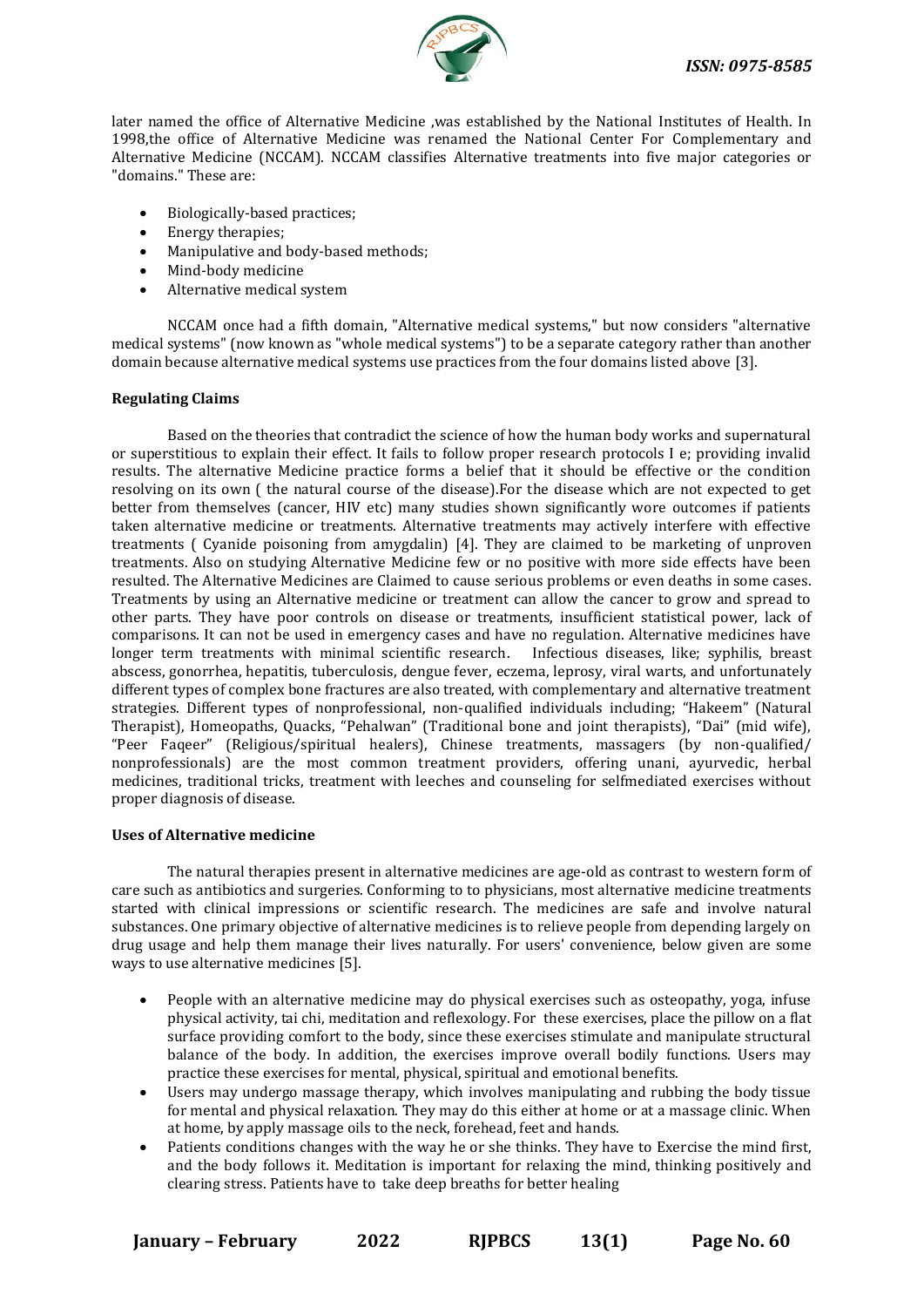

- Herbal teas are good for relaxing the mind. The body improvement depends on what we eat and drink This stimulates the healing effect on the body. By eating fresh fruits, vegetables and vitamins on daily basis so that the body gets their proper nutrients. Drink ginger tea since it is effective in the cure of nausea and heals the body naturally.
- Those who wish to develop strong bones and healthy muscles may seek the help of a chiropractor. Chiropractic is a method of treatment that manipulates the body structures, especially the spine to relieve low back pain or even headache or high blood pressure. The chiropractor shows people their pressure points.
- A simple, yet curable method that comes under alternative therapy is laughter as being the best medicine. People have experienced miraculous changes in certain health disorders due to mere laughing. As such, it is advisable people watch comedy shows on TV. Read magazines and books that promote laughter. Alternately, cleanse the entire body with essential oils, herbs, fruits that have certain therapeutic benefits on the skin. Combine herbs, natural products and fruits together as a remedy to [skin disorders.](https://www.disabled-world.com/health/dermatology/skin/)
- Users may try alternative medicines such as the electromagnetic therapy and [biofeedback,](https://www.disabled-world.com/medical/alternative/biofeedback/) which controls body functions such as heart rate, brain activity and blood pressure.

# **Benefits of alternative medicine**

It has no side effects.



It helps to complement other treatments.

The other major benefit of alternative medicine is that it complements any treatment and increase their efficacy. For example, in case of chemotherapy there are many side effects that reduce the quality of life, but alternative medicine can help you feel better.

It improves skin health.

Most of the people suffer from eczema, dermatitis, and other skin problems which may affect the scalp and cause itching. Even with using creams and trying certain treatments, the problem always comes back.[6]

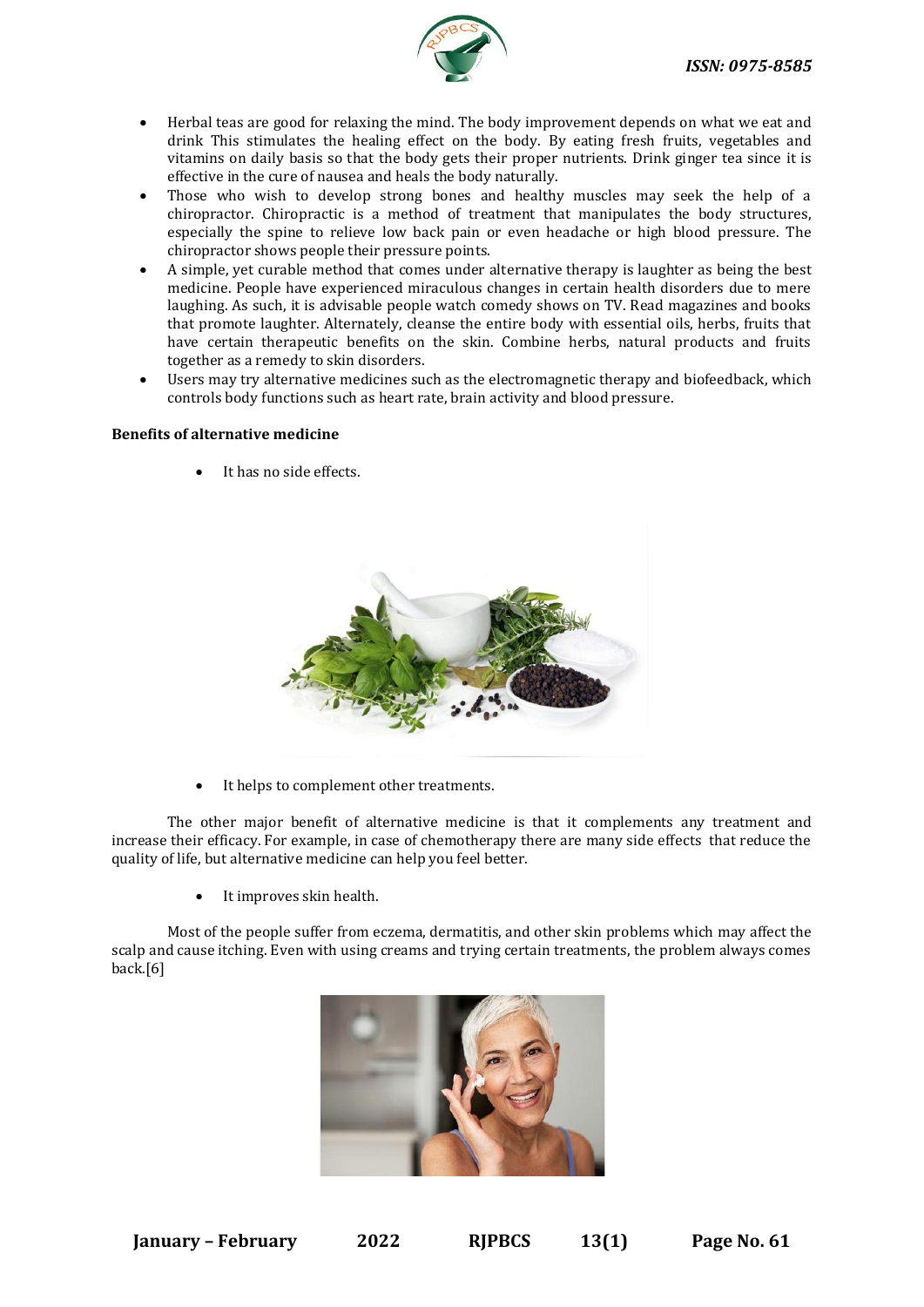



Alternative medicine is a very good idea for this type of dilemma. In this way, our skin is treated with a much more natural and less violent product. Perhaps**,** with natural medicine alone, the problem will improve considerably and be brought under control**.**

• It relieves infections and inflammation.

The other benefits of alternative medicine is that it helps relieve and often even wipe out **a** urinary tract infection. for example, People who suffer from cystitis are always scared that this state will shock them when they least expect it. Alternative medicine can even be a very healthy prevention method.

However**,** this medicine is also valuable in the event that we are suffering from an inflammatory problem. For example, if our legs swell due to water retention or if we have osteoarthritis.

• It helps with chronic illnesses.

Many people are habitually living with a certain disease**.** Think of those with asthma, irritable bowel syndrome, sinusitis, or chronic migraines. Constant dependence on drugs may not be best longterm option because it can be mentally stressful.

Also, these drugs may cause side effects. For example, in case of migraine it may be effective but this leads to decrease in the blood pressure. It is not good for the body.

Therefore, in these cases, relying on the benefits of alternative medicine is more than a good option. We are betting on something natural that doesn't hurt us and alleviates our chronic problem.[7]

It relieves states of permanent stress.

The last but not least of the benefits of alternative medicine is that it helps us deal with anxiety and stress issues. Although it is advisable to treat them with a psychologist, we can count on Bach flowers as a complement to the therapy performed.

Many people notice a reduction in their episodes of anxiety and stress which, with psychological therapy, decrease in intensity and appear much less. As we have seen, the benefits of alternative medicine are many and varied. However, its use should always be supplemented by another more specific treatment. Choosing alternative medicine alone can be counterproductive in some cases.

# **Some popular alternative medical treatments and benefits**

# **Acupuncture**

This is a traditional Chinese medicine technique that uses needles to stimulate specific points around the body. The person who performs this therapy (an acupuncturist) sticks thin, sterile needles into your skin. The goal is to help your body's natural healing process kick in. Studies show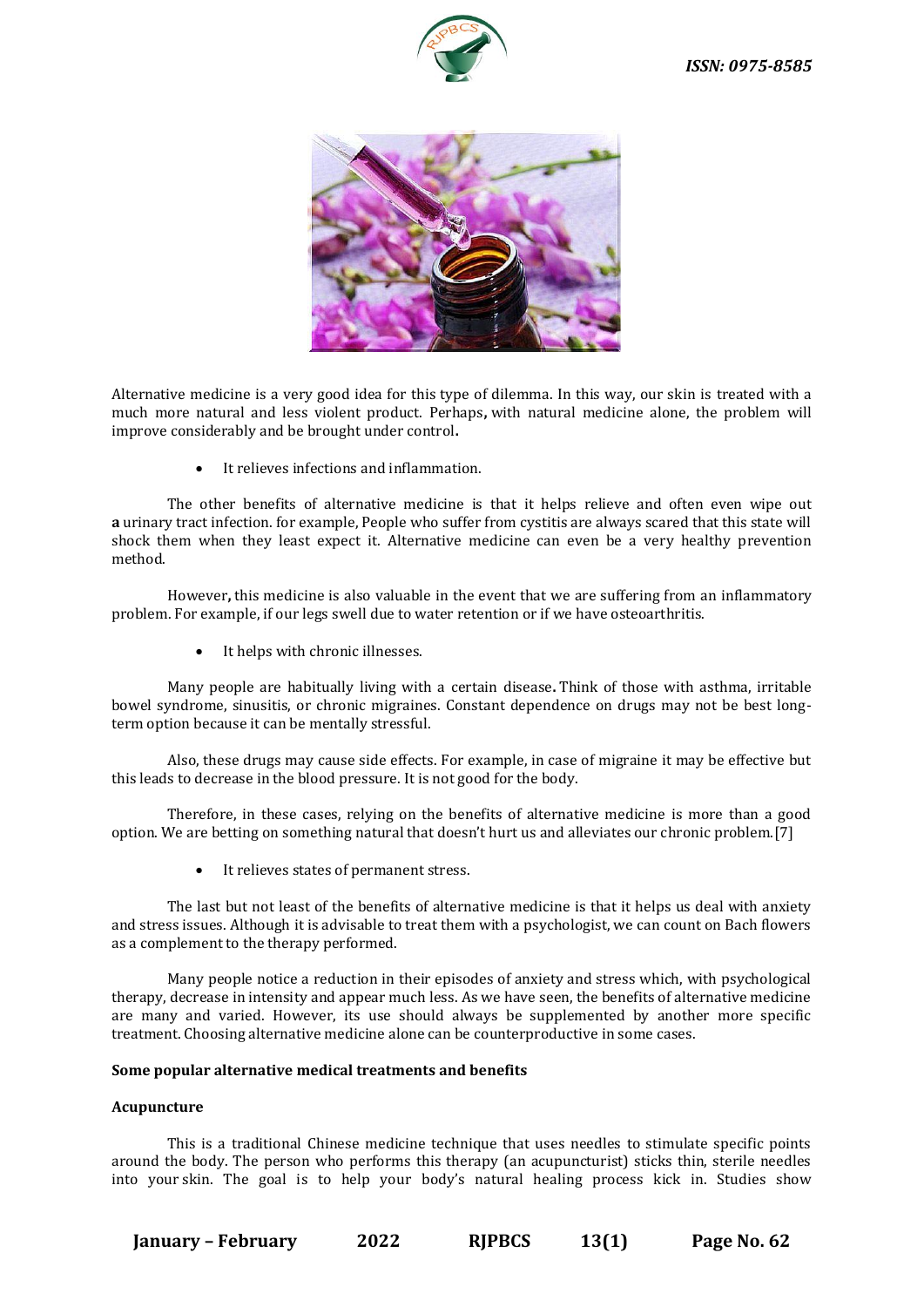that [acupuncture](https://www.webmd.com/pain-management/consider-acupuncture) can be effective in treating a number of conditions, like neck an backpain, [nausea,](https://www.webmd.com/digestive-disorders/digestive-diseases-nausea-vomiting) [anxiety,](https://www.webmd.com/anxiety-panic/default.htm) [depression,](https://www.webmd.com/depression/default.htm) [insomnia,](https://www.webmd.com/sleep-disorders/guide/insomnia-symptoms-and-causes) [infertility,](https://www.webmd.com/infertility-and-reproduction/default.htm) and more.[8]



# **Chiropractic Medicine**

This practice focuses on the body's structure -- mainly [the spine](https://www.webmd.com/back-pain/discs-of-the-spine) --and how it functions. A trained professional called a [chiropractor](https://www.webmd.com/pain-management/guide/chiropractic-pain-relief) uses different techniques to adjust ("manipulate") your spine or other parts of your body so that they're in proper form, or alignment. The goal of chiropractic medicine is to ease pain, improve body function, and help your body to heal itself naturally.

Much of the research around it has focused on low [back pain.](https://www.webmd.com/back-pain/ss/slideshow-back-pain-myths) But studies show chiropractic can also be helpful for a number of other ailments, like [headaches,](https://www.webmd.com/migraines-headaches/default.htm) [neck pain,](https://www.webmd.com/pain-management/guide/neck-shoulder) joint problems in your upper and lower body, and disorders caused by [whiplash.\[](https://www.webmd.com/pain-management/guide/pain-management-whiplash)9]

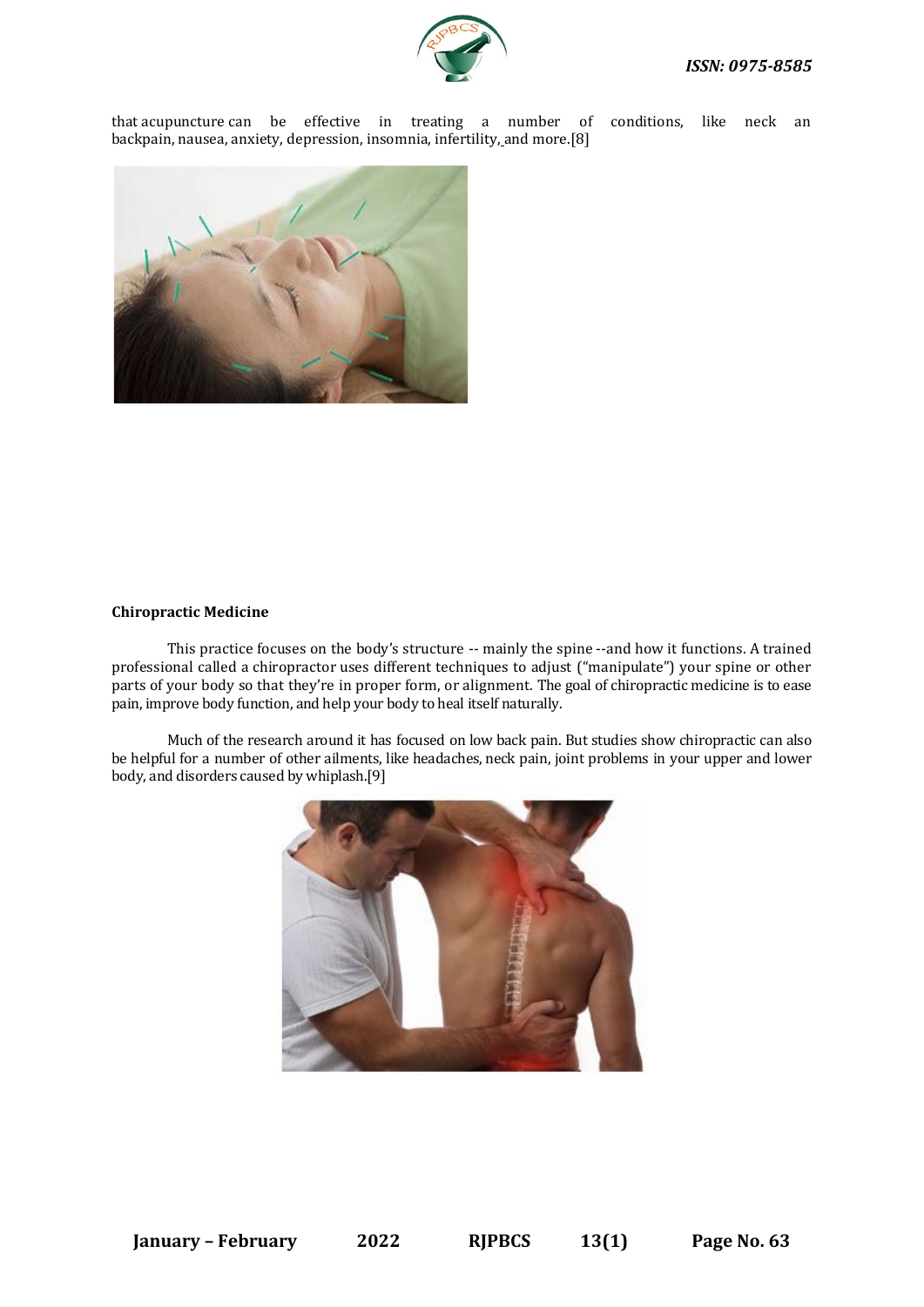

# **Energy Therapies**

These focus on the energy fields many people believe exist in and around the body. Included in this category are



# **Magnetic Field Therapy**

This uses magnetic or electrical fields to treat a number of musculoskeletal problems. Studies show that it may work for [osteoarthritis](https://www.webmd.com/osteoarthritis/default.htm) and other pain conditions. Some studies have even shown that it may help [fractures](https://www.webmd.com/a-to-z-guides/understanding-fractures-basic-information) heal faster. Magnetic field therapy may not be safe if you're [pregnant,](https://www.webmd.com/baby/default.htm) have an implanted cardiac device, use an [insulin pump,](https://www.webmd.com/diabetes/insulin-pump) or take a drug given by patch.[10]

# [Reiki](https://www.webmd.com/pain-management/tc/reiki-topic-overview)**-**

Those who practice this alternative treatment believe it taps into the body's natural energy to speed healing. The practitioner hovers their hands over your body or places them lightly on your skin. The goal is to channel energy through their hands to your body to promote healing. There's very little research to prove it works.

# **Therapeutic ("Healing") Touch**.



Here, a therapist uses their healing energy to identify and repair imbalances in a person's energy field. Unlike Reiki, the therapist doesn't touch you. They simply move their hands back and forth over your body. Research shows healing touch can reduce [anxiety](https://www.webmd.com/balance/stress-management/rm-quiz-stress-anxiety) in people who have cancers. It can also increase their sense of well-being. But it's unclear if it works for other issues, as well[11].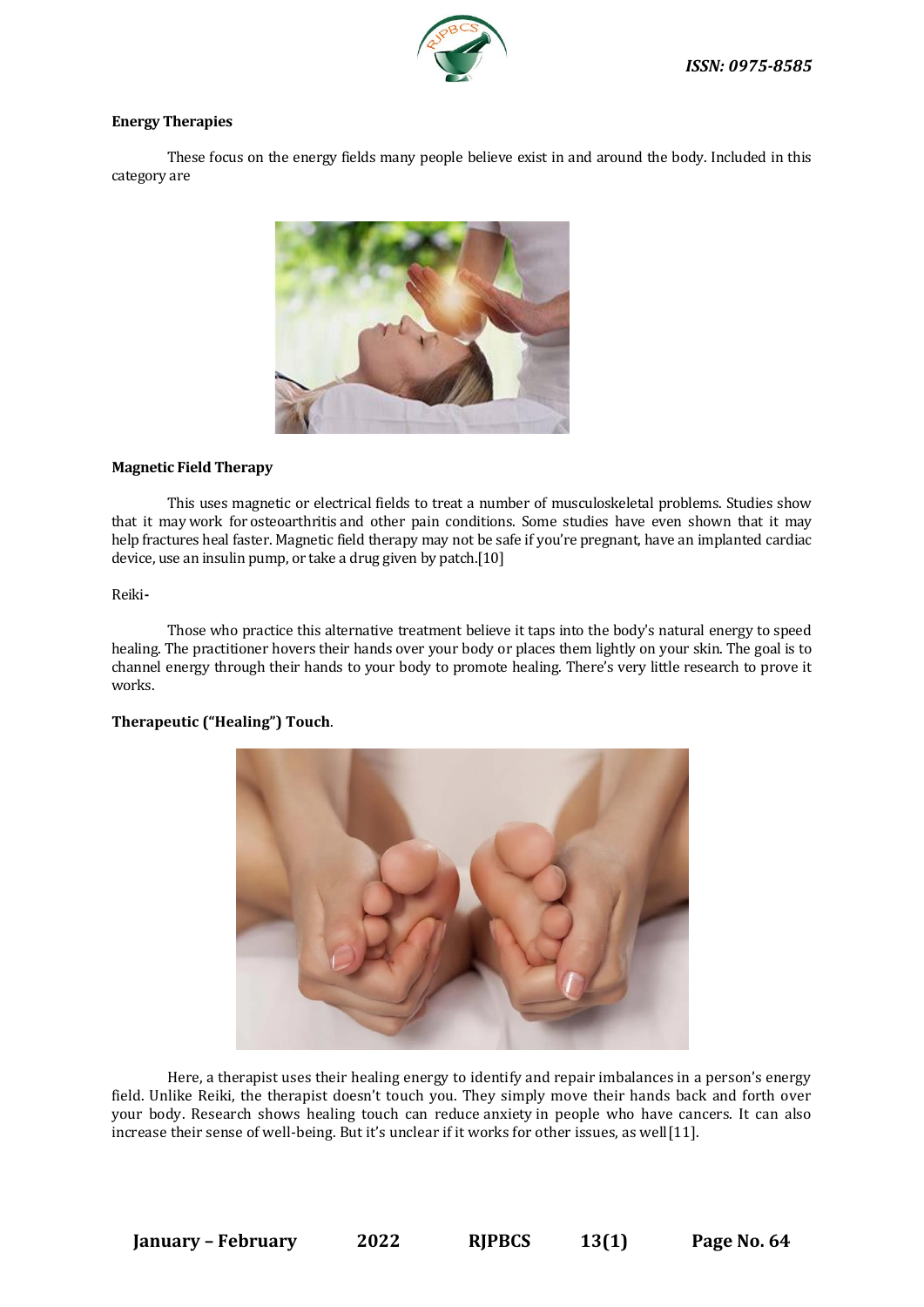

### **Herbal Medicine**

This alternative therapy uses parts of a plant -- its roots, leaves, berries, or flowers -- to heal the body.

According to the World Health Organization, an estimated 80% of people around the world use herbal medicine. Studies show certain herbs are effective in treating a number of health issues, like [allergies,](https://www.webmd.com/allergies/default.htm) [premenstrual syndrome,](https://www.webmd.com/women/pms/default.htm) [chronic fatigue,](https://www.webmd.com/chronic-fatigue-syndrome/default.htm) and more.

#### **Ayurvedic Medicine**

Ayurveda is one of the world's oldest medical systems. It started in India more than 3,000 years ago and is still widely used in that country today.

Those who use it rely on herbs, special diets, and unique practices to treat illnesses. But Ayurvedic products can also be dangerous. Researchers have found toxic minerals or metals, like lead, in some of the products.[12]



There hasn't been enough research or [clinical trials](https://www.webmd.com/a-to-z-guides/clincial-trial-guide-patients) to support that Ayurveda works.

#### **Safety – Potential Drug Interactions**

Both pharmacokinetic and pharmacodynamic drug interactions are of significant clinical interest and concern. Historically, people could ingest herbal and herbaceous medicaments without having to observe society's current use of prescription and over-the-counter medications.[13] The current overlap between Alternative Medicine and the use of conventional medicine increases the curiosity about undesired drug interactions. Alternative Medicine can affect a patient's response to conventional medications, anesthesia, surgery (by interfering with stability or interacting with sedative or anesthetic agents), and may takes the longer period of time for healing. Alternative Medicine can impact a patient's response to acute care, depending on the underlying diseased and the treatments they are taken. Possible problems from drug–supplement interactions are compounded by the fact that many patients don't tell their health care providers that they are using Alternative Medicine. Some Alternative Treatments have undergone careful estimation and have been found to be generally safe and efficacious.[14] These include acupuncture, yoga, and meditation to name a few. However, there are others that do not work, may be harmful, or could interact negatively with your medicines. The benefits of Alternative Medicine is may be reducing symptoms or side effects as many drugs causes different harmful effects, alternative treatments looking for a cure which does not need a huge amount of medicaments , by staying positive and taking immune boosting diet may helpful as alternative medicines does.[15]

#### **Prospects for professional integration-**

Studies confirmed that there is no immediate prospect of collaborative move for wholesale. The surveys by the Centre for Alternative medicaments combination of alternative medicine with the extensive medical bodies. In both accomplishment and desire, the groups are too disparate to be considered as one movement. Indeed it is misleading to view them as such.[16]

**January – February 2022 RJPBCS 13(1) Page No. 65**